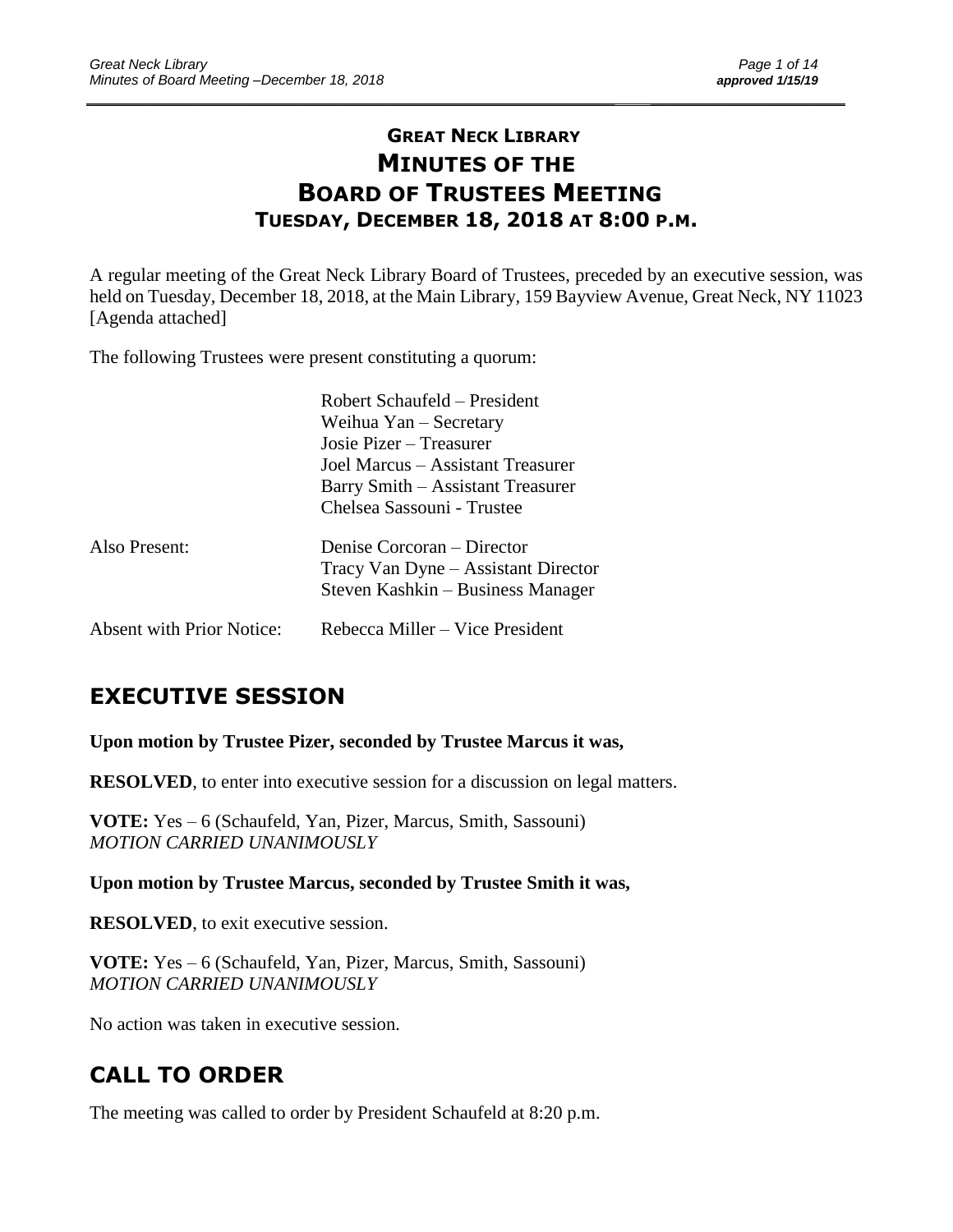# **MINUTES**

### **Regular Board Meeting**

**Upon motion by Trustee Yan, seconded by Trustee Sassouni and after discussion, it was,**

**MOVED,** that the Great Neck Library Board of Trustees approve the Minutes of the November 13, 2018 Regular Board meeting as presented.

**VOTE:** Yes – 6 (Schaufeld, Yan, Pizer, Marcus, Smith, Sassouni) *MOTION CARRIED UNANIMOUSLY*

# **TREASURER'S REPORT**

### **Upon motion by Trustee Pizer, seconded by Trustee Marcus and after discussion, it was,**

**RESOLVED,** that the Great Neck Library Board of Trustees accept the following financial reports which have been reviewed by the Finance Committee**:** 

- a. December 18, 2018, Treasurer's Report;
- b. Warrant dated December 3, 2018 through December 5, 2018 which has been reviewed by the Treasurer, the sums set against their respective names, amounting in the aggregate to \$609,590.26
- c. Payroll Warrants for pay dates November 8 and November 21, 2018, which have been reviewed by the Treasurer, (in the amounts of \$157,420.03 and \$155,844.19, respectively,) for a total of \$313,264.22.

**VOTE:** Yes – 6 (Schaufeld, Yan, Pizer, Marcus, Smith, Sassouni) *MOTION CARRIED UNANIMOUSLY*

# **PAYROLL CHANGES**

### **Upon motion by Trustee Pizer, seconded by Trustee Marcus and after discussion, it was,**

**RESOLVED,** that the Great Neck Library Board of Trustees accept the Payroll Change report of November 1 through November 30, 2018 as presented, which has been reviewed by the Finance Committee.

**VOTE:** Yes – 6 (Schaufeld, Yan, Pizer, Marcus, Smith, Sassouni) *MOTION CARRIED UNANIMOUSLY*

# **REPORTS**

### **Branch Committee**

Trustee Schaufeld reported that the committee met on December 11<sup>th</sup> and discussed the status of the Parkville and Station renovations. He added that the committee's next meeting has been scheduled for January 7<sup>th</sup>.

### **Policy and By Laws Committee**

Trustee Marcus noted that there are several policies on tonight's agenda for a third reading and vote.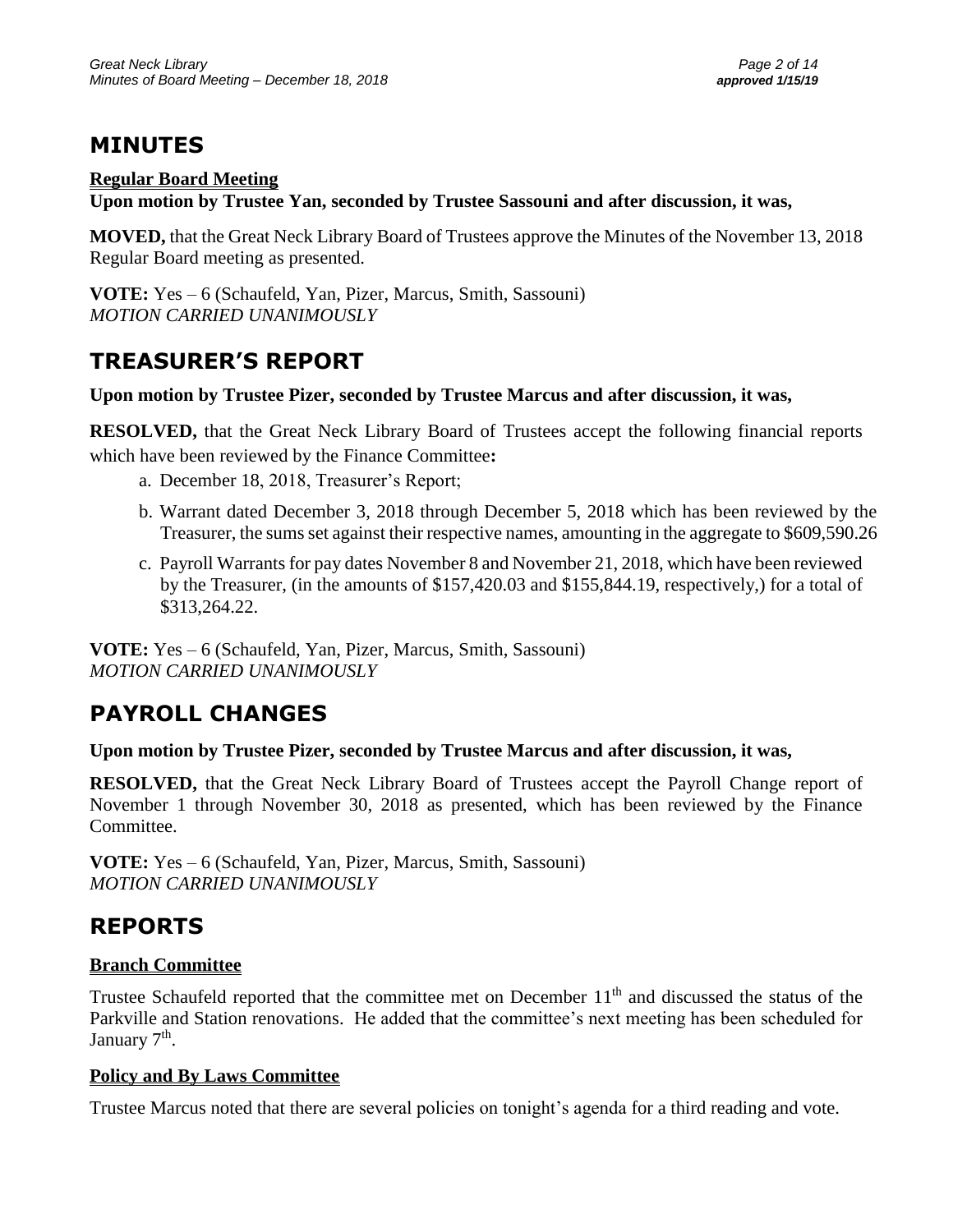#### **Fundraising Committee**

Trustee Yan reported that the committee has had no recent meetings.

#### **Long Range Planning Committee**

Trustee Marcus reported that the next committee meeting is scheduled for January  $9<sup>th</sup>$  where they will continue to discuss the library's mission statement and goals, which will be presented to the Policy and Bylaws Committee. He added that both the Long-Range Planning Committee and Policy Committee will be meeting in November.

#### **Technology Committee**

Trustee Yan reported that the committee met in late November and discussed the new STEM lab, back up computer servers, the library website RFP and the purchase of new computers. He noted that all those items are on tonight's agenda for approval.

#### **Grants**

Director Corcoran noted the purchase of materials for STEM lab is on tonight's agenda.

#### **Director's Report**

Director Denise Corcoran reported that shelving has arrived and been installed at Main. This shelving will be used to display oversized art books. She added that furniture was moved to accommodate the shelving which resulted in the creation of an additional study space in the reference area. Ms. Corcoran shared that Level's participation in Craft for a Cause continues and is helping teens fulfill their community service requirements. She shared that the AED units at all library locations were inspected and are in good working order. Ms. Corcoran reported that the arrows in Main's parking lot have been repainted to ensure the safety of staff and patrons. She also announced that foreign language titles continue to be added to the collection and balanced throughout all locations

Text of Denise Corcoran's, Director, written report dated December 2018 is below:

#### **ADMINISTRATION**

- Christopher Van Wickler, our new Emerging Technologies Librarian, began on November  $13<sup>th</sup>$  and immediately added exciting technology programs to our Winter events. The programs include: Augmented Reality, Tech Assistance and 3D Printing.
- We will be purchasing additional computer servers and cloud storage to back up the library's network.
- Youth Services' monthly Craft for a Cause continues. They have partnered with the North Shore Hebrew Academy to increase awareness of the program and assist teens in fulfilling their community services requirements.
- The list of hardware to purchase for our new STEM lab has been finalized. The list includes a 3D printer, laser cutter and gaming laptops.
- Foreign language titles continue to be added to our collection. Staff is working to balance these titles throughout all our locations to meet community needs.
- 30 new staff computers will be purchased from Dell to replace outdated models.
- We have received pricing from Baker & Taylor and Ingram for "shelf-ready" book processing. We have finalized our list and are ready to order.
- Docuware migration is still in progress.
- We continue to interview candidates to fill current vacancies.
- I continue to meet monthly with the Dept. Head's president and the Staff Association president to ensure open lines of communication and good working collaboration.
- I have met and or had phone conversations with our patrons to resolve issues and hear suggestions for better service.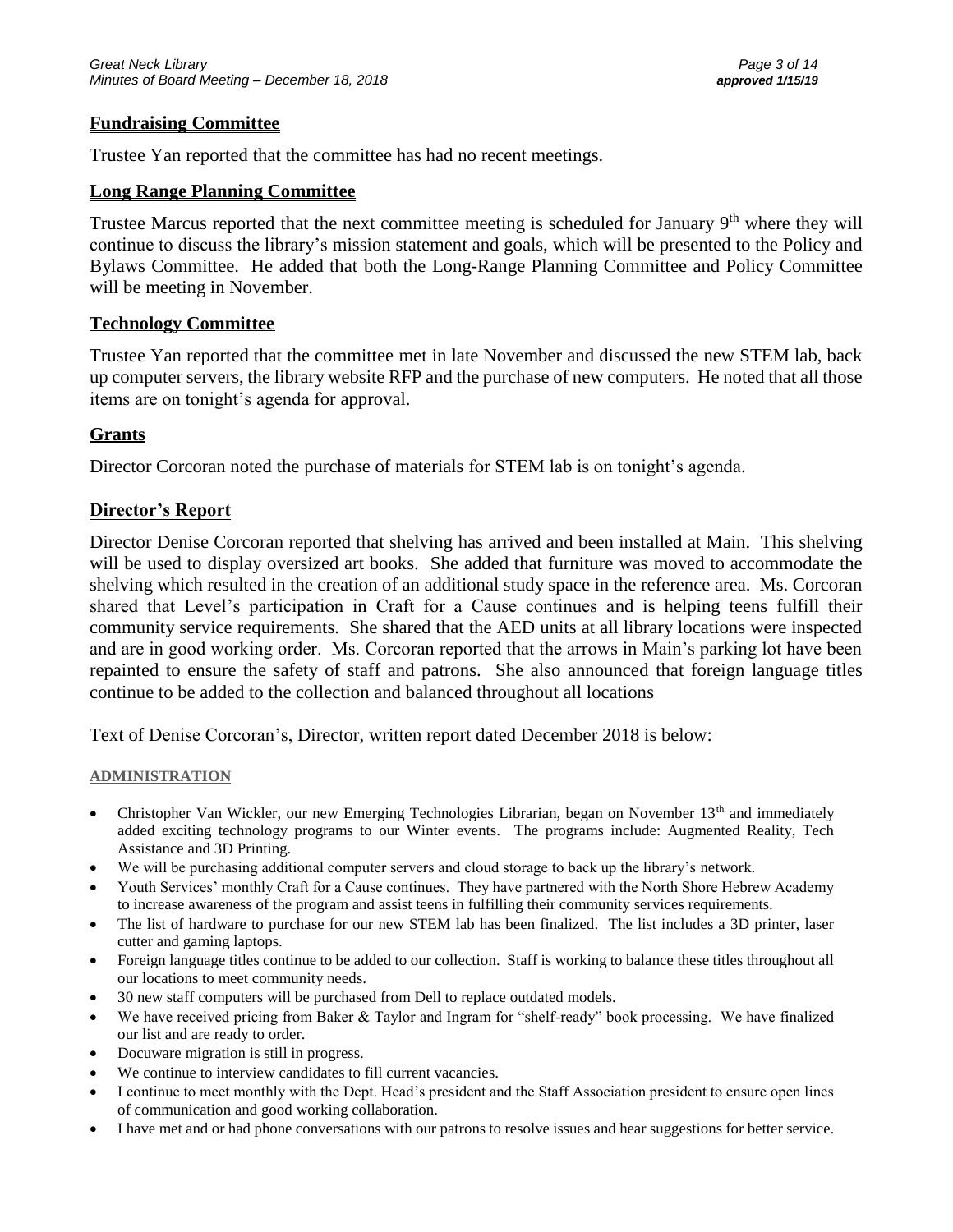#### Staff Trainings and Workshops

| OCLC – Introduction to OCLC Interlibrary<br>Loan                          | December $4th$            | Tracy Van Dyne<br>Margery Chodosch<br>Nicholas Camastro<br>Rosa Mejia      | Administration<br>Reference<br>Circulation |
|---------------------------------------------------------------------------|---------------------------|----------------------------------------------------------------------------|--------------------------------------------|
| NLS – Opioid and Overdose Prevention                                      | November 30 <sup>th</sup> | Alana Mutum                                                                | <b>Branch Head</b>                         |
| LILRC – Introduction to Google Apps                                       | November 30 <sup>th</sup> | Maureen McKenna                                                            | Reference                                  |
| NLS - Support Staff Roundtable Meeting                                    | November 19th             | Denise Corcoran<br>Nicholas Camastro                                       | Administration<br>Circulation              |
| $LILRC - A Guide for Craffing and$<br>Promulgating the Employee Handbook  | November 16 <sup>th</sup> | Denise Corcoran<br>Tracy Van Dyne<br>Deidre Goode<br><b>Holly Coscetta</b> | Administration<br>Children's               |
| Reader's Advisory - Introduction to Genre<br>Circles led by Irene Winkler | November 14 <sup>th</sup> | Denise Corcoran<br><b>Staff Librarians</b>                                 | Administration<br>Reference<br>Children's  |
| Sierra Training by Nicholas Camastro                                      | November                  | Chris Van Wickler                                                          | Reference                                  |
| Diversity and Discrimination                                              | November                  | <b>Staff</b>                                                               | All                                        |
| <b>Entering Periodicals for Circulation</b>                               | November                  | <b>Staff</b>                                                               | A11                                        |

#### **COMMUNITY & OUTREACH**

- Wednesday, November  $14<sup>th</sup>$  Great Neck House to accept the return of Art Books
- Saturday, November  $24<sup>th</sup> Ed$  Amrhein Dedication
- Friday, November  $30<sup>th</sup>$  Thomas Geitner, CEO and Noel Miranda of Bibliotheca visited to see how the RFID machines were working

#### **MAIN LIBRARY**

- New shelving has arrived and has been installed at Main. This has given us an opportunity to display our large collection of Art books.
- Furniture has been reconfigured to provide space for the shelving. In doing so, additional study space was added to the reference area.
- Shelving has been added to Children's for the addition of foreign language books.
- Preparations continue for the space designated for our new STEM lab.
- Installation of electrical and data cables is necessary in Technical Services due to staff relocation. A resolution to approve this work is on tonight's agenda.
- We continue to work to resolve  $HVAC$  punch list items.

#### **BRANCHES**

- New furniture for Lakeville Branch has been ordered and is expected to be delivered in January.
- On November 20<sup>th</sup> I met with a mechanical engineer from FPM Group regarding the Station Branch renovations.
- On December 6<sup>th</sup> an inspector from the Town of North Hempstead went to the Parkville Branch regarding our Public Assembly Permit. Another visit will be necessary.
- We are continuing our work with MDA designgroup on the Parkville and Station renovations.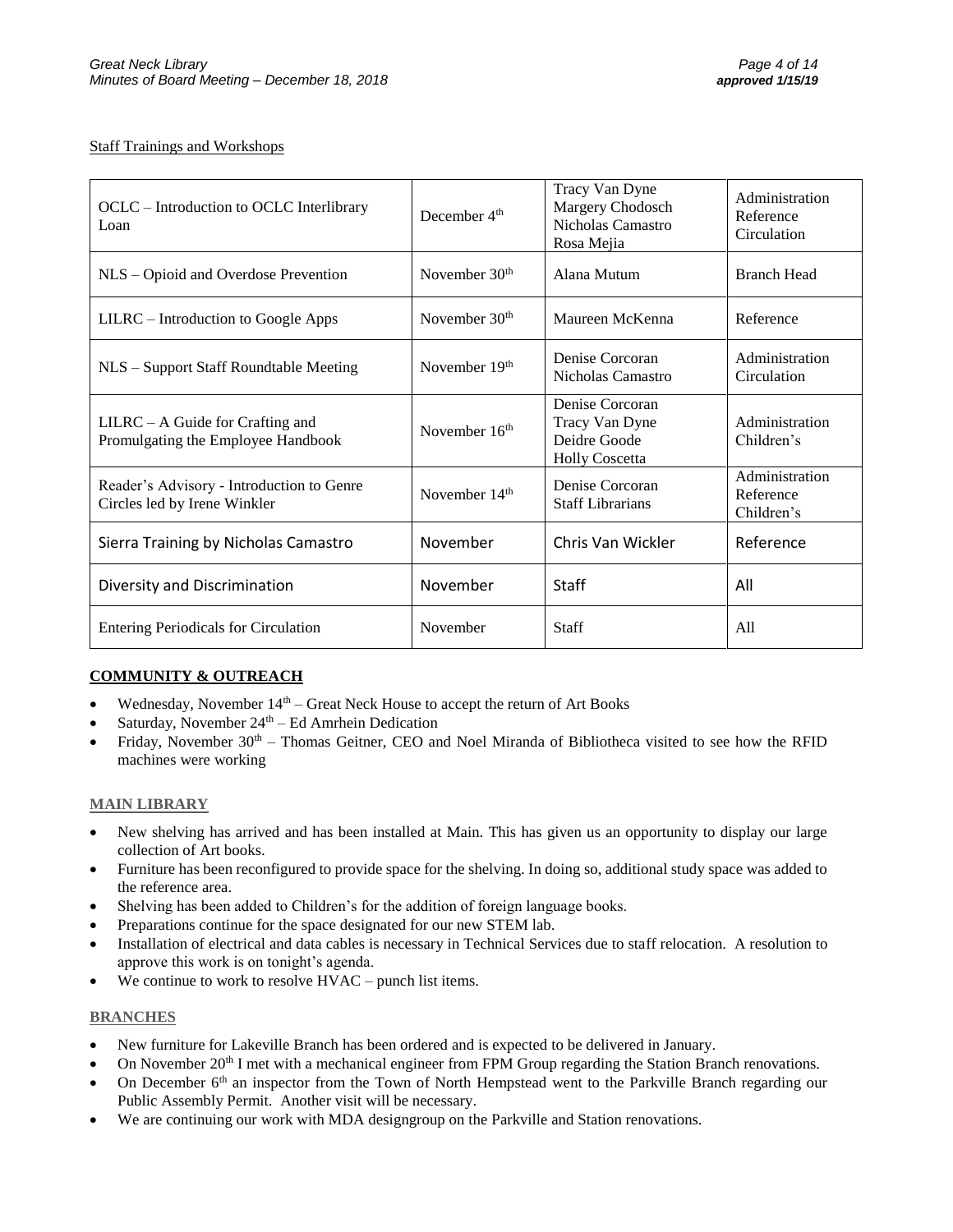#### **Assistant Director's Report**

Assistant Director Tracy Van Dyne announced that new furniture for the Lakeville Branch has been ordered. She stated that she is working on getting quotes for painting and carpet cleaning. Ms. Van Dyne shared that the list of shelf ready books has been finalized and is on tonight's agenda for approval. She stated that the purchase of these books will greatly assist the Technical Services staff in preparing items in a more efficient and timely manner for our patrons.

Text of Tracy Van Dyne's, Assistant Director, written report dated December 2018 is below:

#### **Main:**

- On Friday, November 16, I attended *A Guide for Crafting and Promulgating the Employee Handbook* at the Farmingdale Library.
- On Tuesday, December 4, I attended a webinar from OCLC entitled *Introduction to OCLC Interlibrary Loan*.
- With the arrival of the new shelving, we have done a bit of furniture shifting. Two tables have been moved to the rear of the Reference department allowing for more study space. Four soft seating chairs have been moved down to the gallery to give patrons a place to sit as they peruse the art books.
- I have been holding bimonthly meetings with the Maintenance staff to keep up on what is going on in the building.
- New shelving for the library began arriving on November  $8<sup>th</sup>$ . We are waiting for the arrival of our mobile shelving units that will go in the center of the gallery. The company will install the last of the shelving on December 11.
- In anticipation of our new STEM Lab, I have been working with Maintenance and Garry Horodyski from IT on moving staff members to their new locations throughout the building. We have submitted quotes for the installation of electric and data cabling for the back portion of the Technical Services room. Once this project is complete, the rest of our staff can be relocated to this room and we can begin working on the STEM Lab.
- I would like to welcome Christopher Van Winkler as our new Emerging Technologies Librarian. Chris will be running our much anticipated, future STEM Lab.

#### **Technical Services:**

- I have been holding monthly staff meetings with the Technical Services staff. We discuss any issues, concerns, updates and changes that are being made to assist in the department running more smoothly.
- I submit all orders from each department and upload the order records.
- I am continuing to go through each deletion request. I have requested that many of the items be reordered if they are considered to be in unacceptable shape but are frequently used by the community. Items considered for deletion are those that are beyond repair, have unidentifiable markings or stains or are obsolete in their information.
- $\bullet$  I have been in contact with our two largest book vendors, Baker & Taylor and Ingram, in regards to begin ordering items that are Shelf-Ready. All quotes and any other pertinent information have been handed in to the Finance committee for review. This project also involved communication with Innovative and OCLC. Shelf-Ready items will assist our Technical Services department in preparing items in an even more efficient and timely manner for our patrons. They will now be able to spend more time working on other projects.
- The art books have been returned to the library. Along with the Reference department, Technical Services will begin recataloging these items to have them returned to the shelves. The art collection will be found on the new shelving in the gallery area.
- Departments have been fulfilling patron requests and ordering items for our foreign language collections. Numerous items are being added to Main as well as the branches who will be receiving some brand-new collections that they have never had before. We are working on making sure that each building has what it needs to fit our communities.

#### **Branches:**

• I continue to hold weekly Branch visits as well as monthly Branch Head meetings. Currently the main topic on everyone's mind is of course the upcoming renovations for Parkville and Station. Topics regarding better publicity, increasing circulation statistics, programming and maintenance are discussed. The branches are always working to better assist their patrons.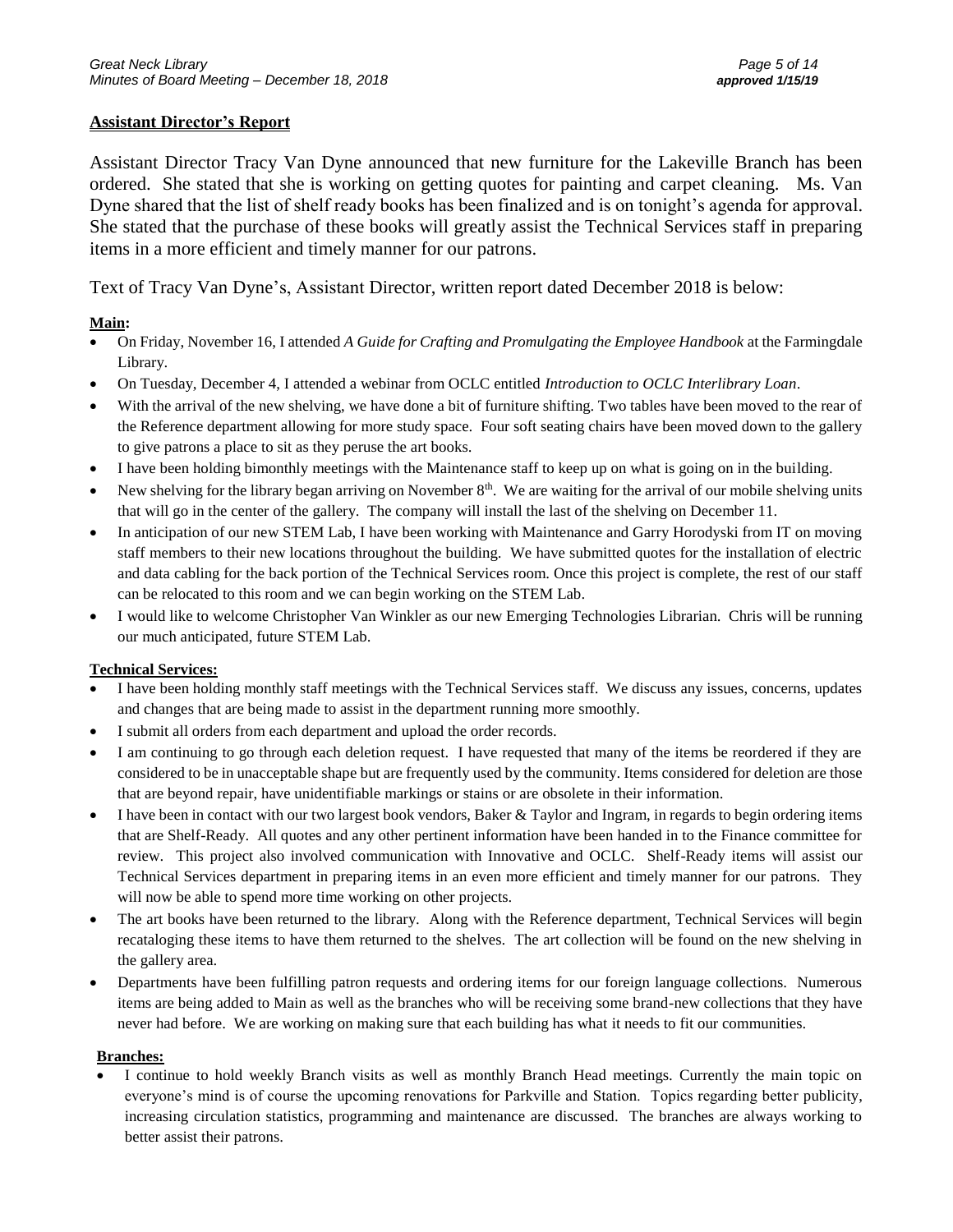- Branch Heads continue to schedule monthly staff meetings with their branch staff as to keep everyone updated.
- We continue to work with MDA Designgroup, our space planner for the Parkville and Station branches. MDA is currently working on updated construction documents to be able to move on to the next phase of our renovations.
- The Lakeville furniture has been ordered. We are currently working on obtaining quotes for painting and carpet cleaning.

# **OLD BUSINESS**

## **(a) Policy Manual Change – Section 700-40 - 3 rd Read & Vote**

#### **Upon motion by Trustee Marcus, seconded by Trustee Sassouni and after discussion, it was,**

RESOLVED, that the Board of Trustees of the Great Neck Library accept the changes to Section 700- 40 (Loan Periods & Limitations) and that it be incorporated in the Board Policy Manual accordingly. [copy attached]

**VOTE:** Yes – 6 (Schaufeld, Yan, Pizer, Marcus, Smith, Sassouni) *MOTION CARRIED UNANIMOUSLY*

### **(b) Policy Manual Change – Section 500-60 - 3 rd Read & Vote**

#### **Upon motion by Trustee Sassouni, seconded by Trustee Pizer and after discussion, it was,**

RESOLVED, that the Board of Trustees of the Great Neck Library accept the changes to Section 500- 60 (Access to Records) and that it be incorporated in the Board Policy Manual accordingly. [copy attached]

**VOTE:** Yes – 6 (Schaufeld, Yan, Pizer, Marcus, Smith, Sassouni) *MOTION CARRIED UNANIMOUSLY*

### **(c) Policy Manual Change – Section 200-50 - 3 rd Read & Vote**

### **Upon motion by Trustee Smith, seconded by Trustee Marcus and after discussion, it was,**

RESOLVED, that the Board of Trustees of the Great Neck Library accept the changes to Section 200- 50 (Committee Meetings of the Board) and that it be incorporated in the Board Policy Manual accordingly. [copy attached]

**VOTE:** Yes – 3 (Schaufeld, Marcus, Smith)  $No-2$  (Yan, Pizer)  $Abstain - 1$  (Sassouni) *MOTION CARRIED*

*Public Comments: M. DiCamillo, R. Gilliar*

### **(d) Policy Manual Change – Section 1500-40 - 3 rd Read & Vote**

### **Upon motion by Trustee Yan, seconded by Trustee Sassouni and after discussion, it was,**

RESOLVED, that the Board of Trustees of the Great Neck Library accept the changes to Section 1500- 40 (Voting) and that it be incorporated in the Board Policy Manual accordingly. [copy attached]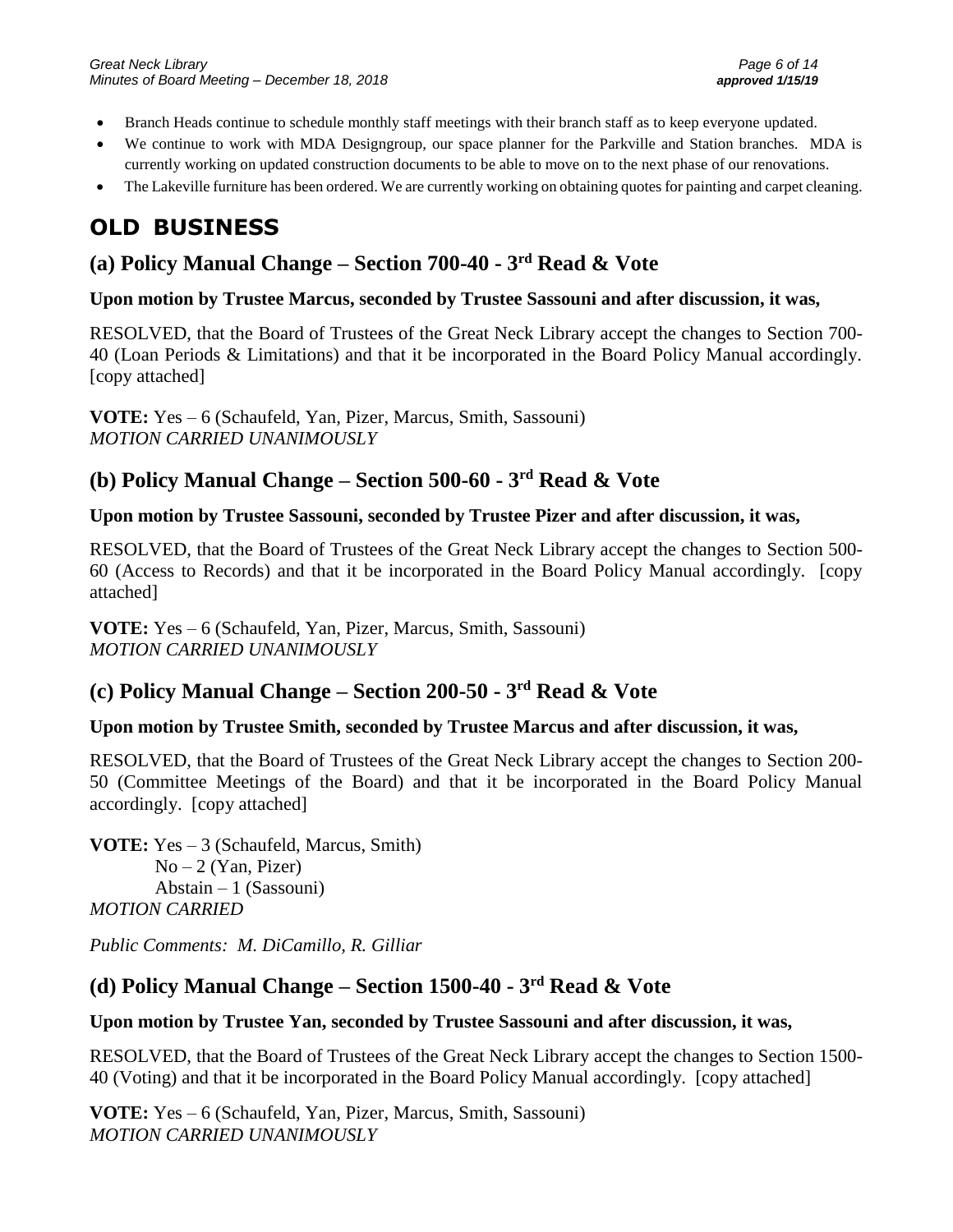## **(e) Policy Manual Change – Section 800-10 - 3 rd Read & Vote**

#### **Upon motion by Trustee Pizer, seconded by Trustee Marcus and after discussion, it was,**

RESOLVED, that the Board of Trustees of the Great Neck Library accept the changes to Section 800- 10 (Use of Meeting Rooms) and that it be incorporated in the Board Policy Manual accordingly. [copy attached]

**VOTE:** Yes – 6 (Schaufeld, Yan, Pizer, Marcus, Smith, Sassouni) *MOTION CARRIED UNANIMOUSLY*

### **(f) Policy Manual Change – Section 300-30 - 3 rd Read & Vote**

#### **Upon motion by Trustee Marcus, seconded by Trustee Yan and after discussion, it was,**

RESOLVED, that the Board of Trustees of the Great Neck Library accept the changes to Section 300- 30 (Responsibilities of Department Heads) and that it be incorporated in the Board Policy Manual accordingly. [copy attached]

**VOTE:** Yes – 5 (Schaufeld, Yan, Marcus, Smith, Sassouni) Abstain  $-1$  (Pizer) *MOTION CARRIED* 

### **(g) Policy Manual Change – New Section 900-75 - 3 rd Read & Vote**

#### **Upon motion by Trustee Sassouni, seconded by Trustee Pizer and after discussion, it was,**

MOVED, that the Board of Trustees of the Great Neck Library accept Section 900-75 (Ad Hoc Advisory Committee) and that it be incorporated in the Board Policy Manual accordingly. [copy attached]

After discussion, the motion was amended. **Upon motion by Trustee Sassouni, seconded by Trustee Pizer, and after discussion, it was,**

RESOLVED, that the Board of Trustees of the Great Neck Library accept Section 900-75 (Ad Hoc Advisory Committee) as revised and that it be incorporated in the Board Policy Manual accordingly. [copy attached]

**VOTE:** Yes – 5 (Schaufeld, Yan, Pizer, Marcus, Smith)  $No-1$  (Sassouni) *MOTION CARRIED*

*Public Comments: R. Gilliar, V. Solomon, M.DiCamillo, N. Penner*

### **(h) Policy Manual Change – New Section 500-38 - 3 rd Read & Vote**

### **Upon motion by Trustee Smith, seconded by Trustee Marcus and after discussion, it was,**

RESOLVED, that the Board of Trustees of the Great Neck Library accept Section 500-38 (Staff Training and Development) and that it be incorporated in the Board Policy Manual accordingly. [copy attached]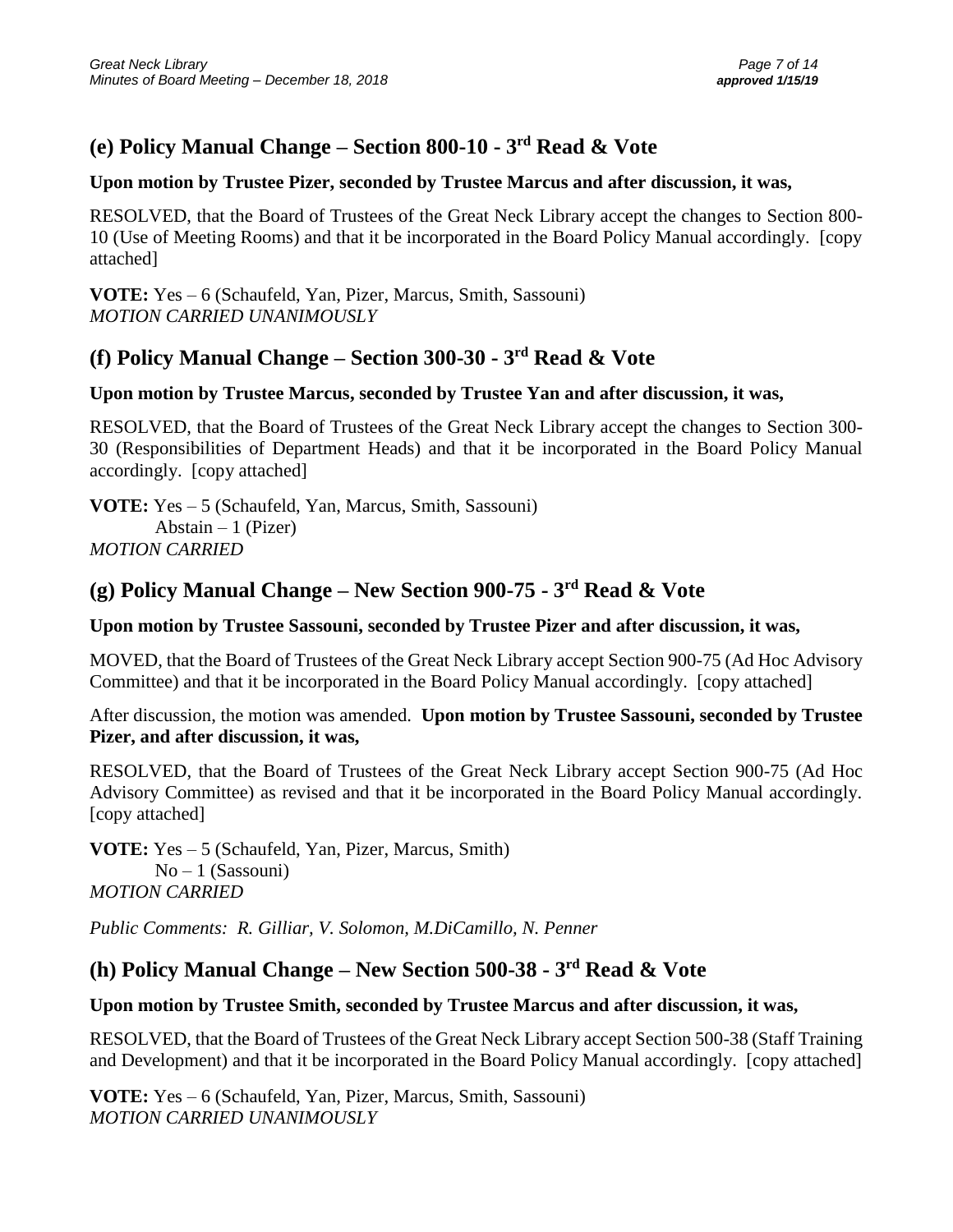## **(i) Policy Manual Change – New Section 800-80 - 3 rd Read & Vote**

#### **Upon motion by Trustee Yan, seconded by Trustee Marcus and after discussion, it was,**

RESOLVED, that the Board of Trustees of the Great Neck Library accept Section 800-80 (3D Print Policy) and that it be incorporated in the Board Policy Manual accordingly. [copy attached]

**VOTE:** Yes – 6 (Schaufeld, Yan, Pizer, Marcus, Smith, Sassouni) *MOTION CARRIED UNANIMOUSLY*

### **(j) Policy Manual Change – Revise Section 500-10 – Mission Statement - 2 nd Read**

**(k) Policy Manual Change – New Section – 800-75 – STEM Lab Policy – 2 nd Read**

# **NEW BUSINESS**

### **(a) Appointment of Full-Time Senior II Librarian, Children's- Main**

### **Upon motion by Trustee Pizer, seconded by Trustee Yan and after discussion, it was,**

RESOLVED, that the Great Neck Library Board of Trustees approve the appointment of Egita Johnson to the position of Full-Time Senior II Librarian in Children's at the Main Library with a six-month probationary period, effective December 19, 2018, at an annual salary of \$61,640.00.

**VOTE:** Yes – 6 (Schaufeld, Yan, Pizer, Marcus, Smith, Sassouni) *MOTION CARRIED UNANIMOUSLY*

### **(b) Appointment of Circulation Manager- Main**

### **Upon motion by Trustee Pizer, seconded by Trustee Marcus and after discussion, it was,**

RESOLVED, that the Great Neck Library Board of Trustees approve the appointment of Nicholas Camastro to the position of Circulation Manager at the Main Library with a six-month probationary period, effective December 19, 2018, at an annual salary of \$66,600.00.

**VOTE:** Yes – 6 (Schaufeld, Yan, Marcus, Smith, Sassouni) *MOTION CARRIED UNANIMOUSLY*

### **(c) Acceptance of Gift-Pipa Magazine**

### **Upon motion by Trustee Marcus, seconded by Trustee Sassouni and after discussion, it was,**

RESOLVED, that the Great Neck Library Board of Trustees accept the donation of four (4) One Year Subscriptions to PIPA Magazine from Carol Peng and that an acknowledgment and thank you letter be issued to Ms. Peng.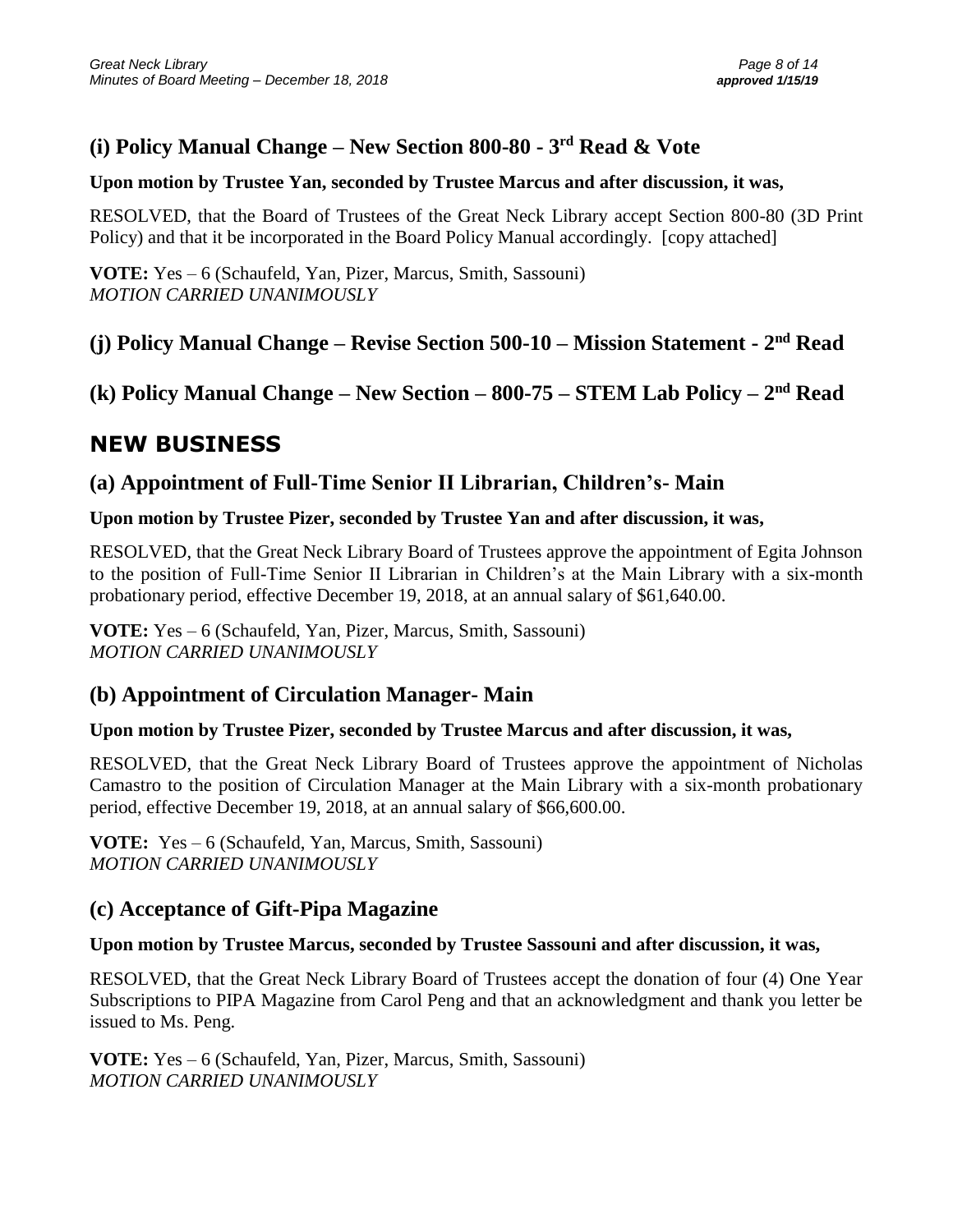### **(d) Approve the Re-Programming of the Fire Panel and Annual Service Contract for Parkville**

### **Upon motion by Trustee Yan, seconded by Trustee Marcus and after discussion, it was,**

RESOLVED, that the Great Neck Library Board of Trustees approve the re-programming of the Fire Panel in the amount of \$1,565.00 and an Annual Maintenance and Service Contract in the amount of \$1,400.00 for Parkville from Fire Craft of N.Y.; such funds to be taken from the Branch and Special Services Fund pending Legal Review.

**VOTE:** Yes – 6 (Schaufeld, Yan, Pizer, Marcus, Smith, Sassouni) *MOTION CARRIED UNANIMOUSLY*

## **(e) Approval of Tree Maintenance at the Main Library**

### **Upon motion by Trustee Sassouni, seconded by Trustee Yan and after discussion, it was,**

RESOLVED, that the Great Neck Library Board of Trustees approve the root feeding and fertilization of trees in the parking lot at the Main Library from TruGreen Commercial, in the amount of \$1415.00; such funds to be taken from the Main Building and Special Services Fund pending Legal Review.

**VOTE:** Yes – 6 (Schaufeld, Yan, Pizer, Marcus, Smith, Sassouni) *MOTION CARRIED UNANIMOUSLY*

### **(f) Approval of Electrical Work in the Technical Services Area at Main**

### **Upon motion by Trustee Smith, seconded by Trustee Marcus and after discussion, it was,**

RESOLVED, that the Great Neck Library Board of Trustees approve the installation of two quad outlets in the amount of \$650.00 and Six (6) Category 5e network drops in the amount of \$1,295.00 in the Technical Services area at the Main Library from JHACS Electric; such funds to be taken from the Main Building and Special Services Fund.

**VOTE:** Yes – 6 (Schaufeld, Yan, Pizer, Marcus, Smith, Sassouni) *MOTION CARRIED UNANIMOUSLY*

## **(g) Approval of Electrical Work in the IT Area at Main**

### **Upon motion by Trustee Sassouni, seconded by Trustee Yan and after discussion, it was,**

RESOLVED, that the Great Neck Library Board of Trustees approve the rewiring of the circuits in the IT room at the Main Library required to be on backup generator power in the amount of \$575.00 from Roland's Electric; such funds to be taken from the Main Building and Special Services Fund.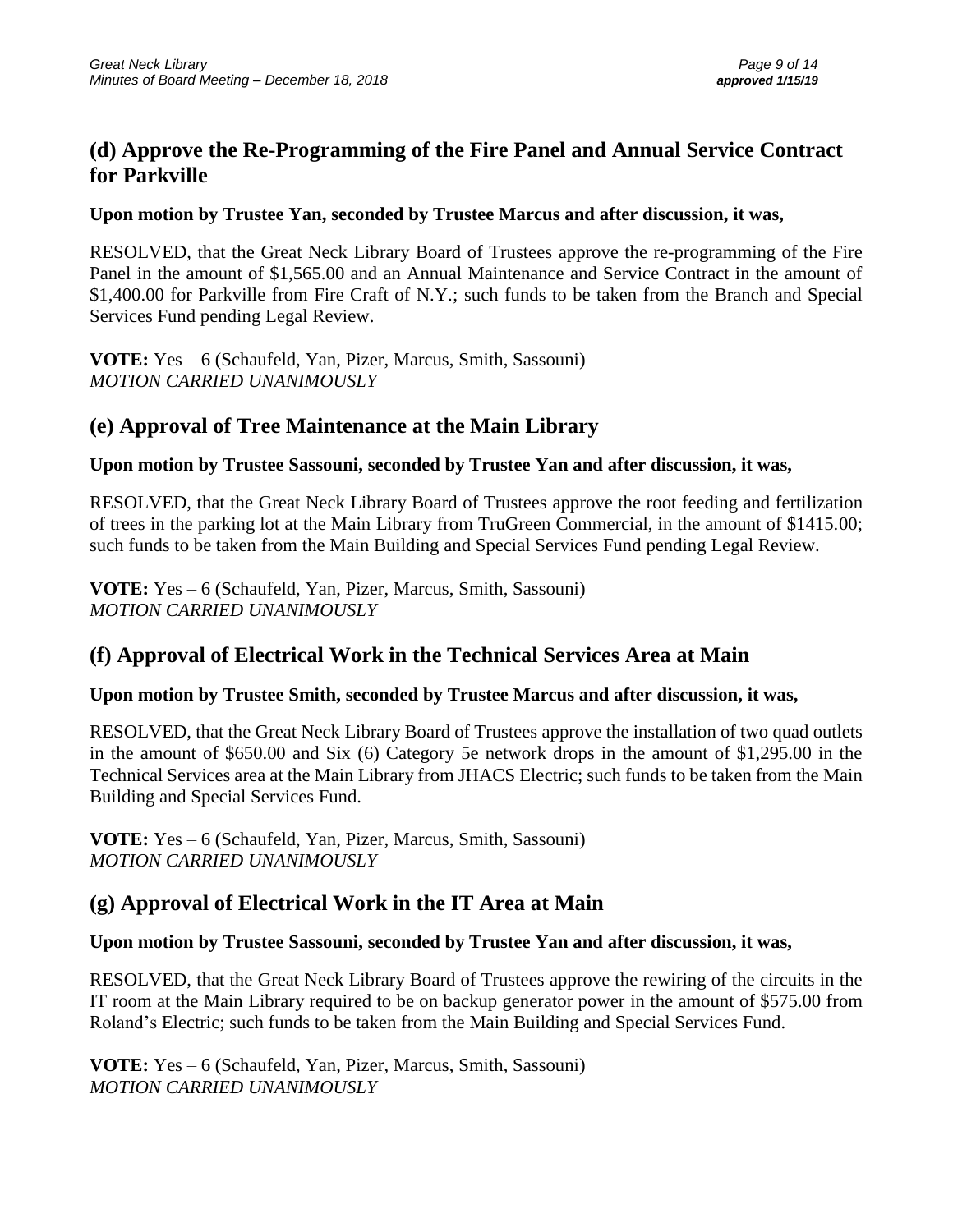## **(h) Approve Purchase of New Computers**

#### **Upon motion by Trustee Yan, seconded by Trustee Pizer and after discussion, it was,**

RESOLVED, that the Great Neck Library Board of Trustees approve the purchase of 30 new computers, model Dell Optiplex 3060SFF, in the amount of \$30,465.00 from Dell; such funds to be taken from the Automated Library Fund.

**VOTE:** Yes – 6 (Schaufeld, Yan, Pizer, Marcus, Smith, Sassouni) *MOTION CARRIED UNANIMOUSLY*

*Public Comment: V. Solomon*

### **(i) Approve the Excess of 2008 and Older Desktop Computers**

#### **Upon motion by Trustee Yan, seconded by Trustee Marcus and after discussion, it was,**

RESOLVED, that the Great Neck Library Board of Trustees declare the Desktop Computers on the attached list to be excessed and authorize the Library Director to dispose of. [copy attached]

**VOTE:** Yes – 6 (Schaufeld, Yan, Pizer, Marcus, Smith, Sassouni) *MOTION CARRIED UNANIMOUSLY*

### **(j) Excess Lakeville Furniture**

#### **Upon motion by Trustee Marcus, seconded by Trustee Pizer and after discussion, it was,**

RESOLVED, that the Great Neck Library Board of Trustees declare the furniture items on the attached list to be excessed and authorize the Library Director to dispose of upon receipt of new items authorized for purchase at the November 13, 2018 Board Meeting. [copy attached]

**VOTE:** Yes – 6 (Schaufeld, Yan, Pizer, Marcus, Smith, Sassouni) *MOTION CARRIED UNANIMOUSLY*

### **(k) Excess Heavy Old Tables and Old Stage from Main Library**

### **Upon motion by Trustee Sassouni, seconded by Trustee Marcus and after discussion, it was,**

RESOLVED, that the Great Neck Library Board of Trustees declare the heavy old tables and old stage from the Main Library on the attached list to be excessed and authorize the Library Director to dispose of. [copy attached]

**VOTE:** Yes – 6 (Schaufeld, Yan, Pizer, Marcus, Smith, Sassouni) *MOTION CARRIED UNANIMOUSLY*

### **(l) Approve Purchase of STEM LAB Equipment**

#### **Upon motion by Trustee Marcus, seconded by Trustee Sassouni and after discussion, it was,**

RESOLVED, that the Great Neck Library Board of Trustees approve the purchase of the STEM Lab equipment listed in the document GNL STEM Lab Equipment in an amount not to exceed \$50,000.00;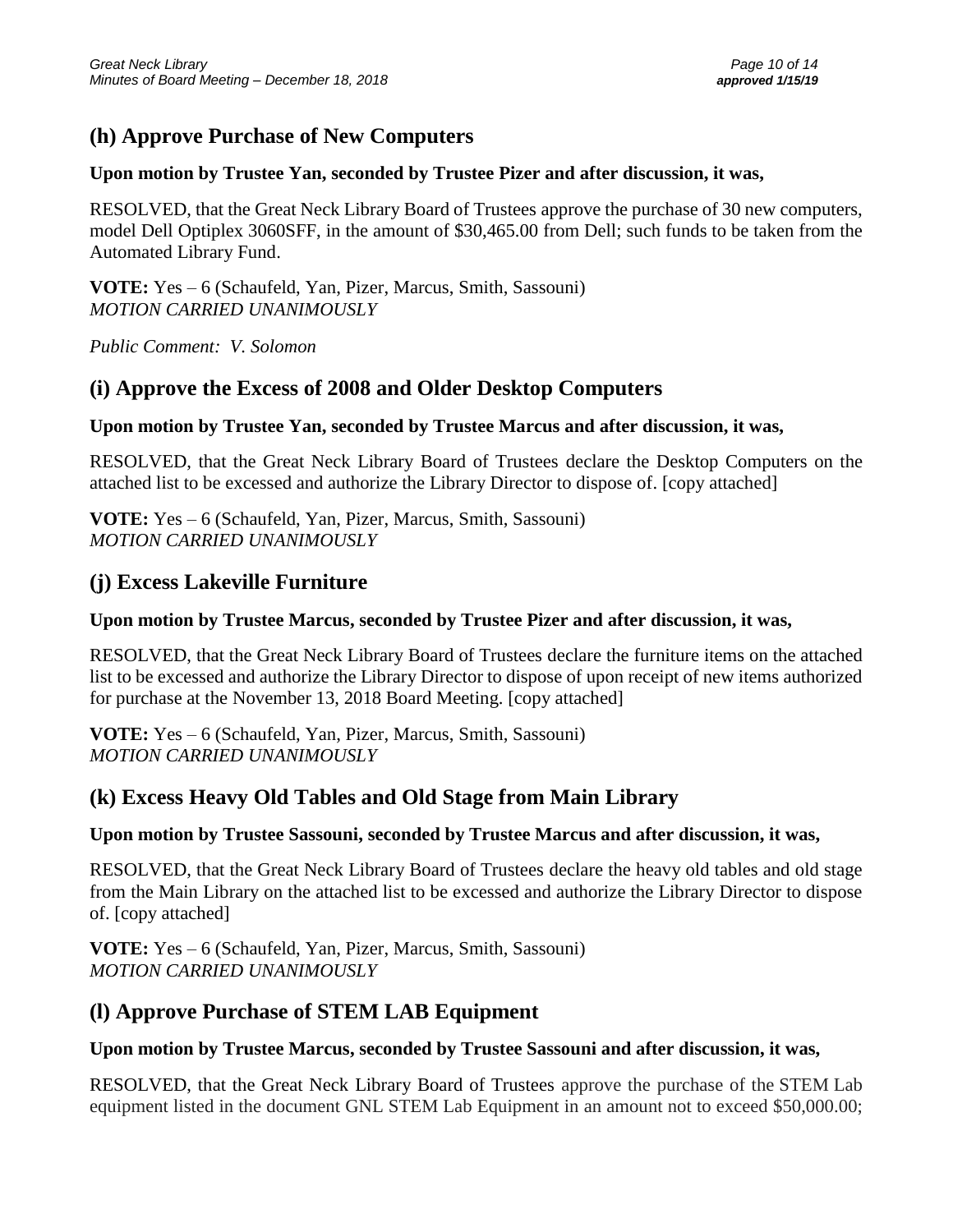such funds to be taken from the Automated Library Fund and authorize the Director to sign the reimbursement agreement. [document attached]

**VOTE:** Yes – 6 (Schaufeld, Yan, Pizer, Marcus, Smith, Sassouni) *MOTION CARRIED UNANIMOUSLY*

### **(m) Approve Purchase of Computer Servers**

#### **Upon motion by Trustee Smith, seconded by Trustee Yan and after discussion, it was,**

RESOLVED, that the Great Neck Library Board of Trustees approve the purchase of Two (2) HPE ProLiant DL360 GEN10 with Intel XEON Gold 5118 Computer Servers in the amount of \$13,922.36 from GovConnection; such funds to be taken from the Automated Library Fund.

**VOTE:** Yes – 5 (Schaufeld, Yan, Marcus, Smith, Sassouni) Abstain  $-1$  (Pizer) *MOTION CARRIED* 

### **(n) Approve Purchase of Cloud Storage for Servers**

#### **Upon motion by Trustee Yan, seconded by Trustee Sassouni and after discussion, it was,**

RESOLVED, that the Great Neck Library Board of Trustees approve the purchase of Acronis Cloud Storage for the Computer Servers in the amount of \$3,487.59 from GovConnection; such funds to be taken from the Automated Library Fund.

**VOTE:** Yes – 5 (Schaufeld, Yan, Marcus, Smith, Sassouni) Abstain  $-1$  (Pizer) *MOTION CARRIED* 

### **(o) Approve Purchase of Receipt Printers for Main**

### **Upon motion by Trustee Pizer, seconded by Trustee Smith and after discussion, it was,**

RESOLVED, that the Great Neck Library Board of Trustees approve the purchase of ten (10) receipt printers and barcode scanners in the amount of \$5,560.00 from Bayscan Technologies; such funds to be taken Automated Library Fund.

**VOTE:** Yes – 5 (Schaufeld, Yan, Marcus, Smith, Sassouni) Abstain  $-1$  (Pizer) *MOTION CARRIED* 

### **(p) Approve Installation & Configuration of Computer Servers**

### **Upon motion by Trustee Marcus, seconded by Trustee Smith and after discussion, it was,**

MOVED, that the Great Neck Library Board of Trustees approve the installation and configuration of the computer servers and cloud servers in an amount not to exceed \$2,565.00 from OSI Technologies; such funds to be taken from the Computer/Network Consultant Expense Line in the General Fund.

After discussion, the motion was amended. **Upon motion by Trustee Sassouni, seconded by Trustee Pizer, and after discussion, it was,**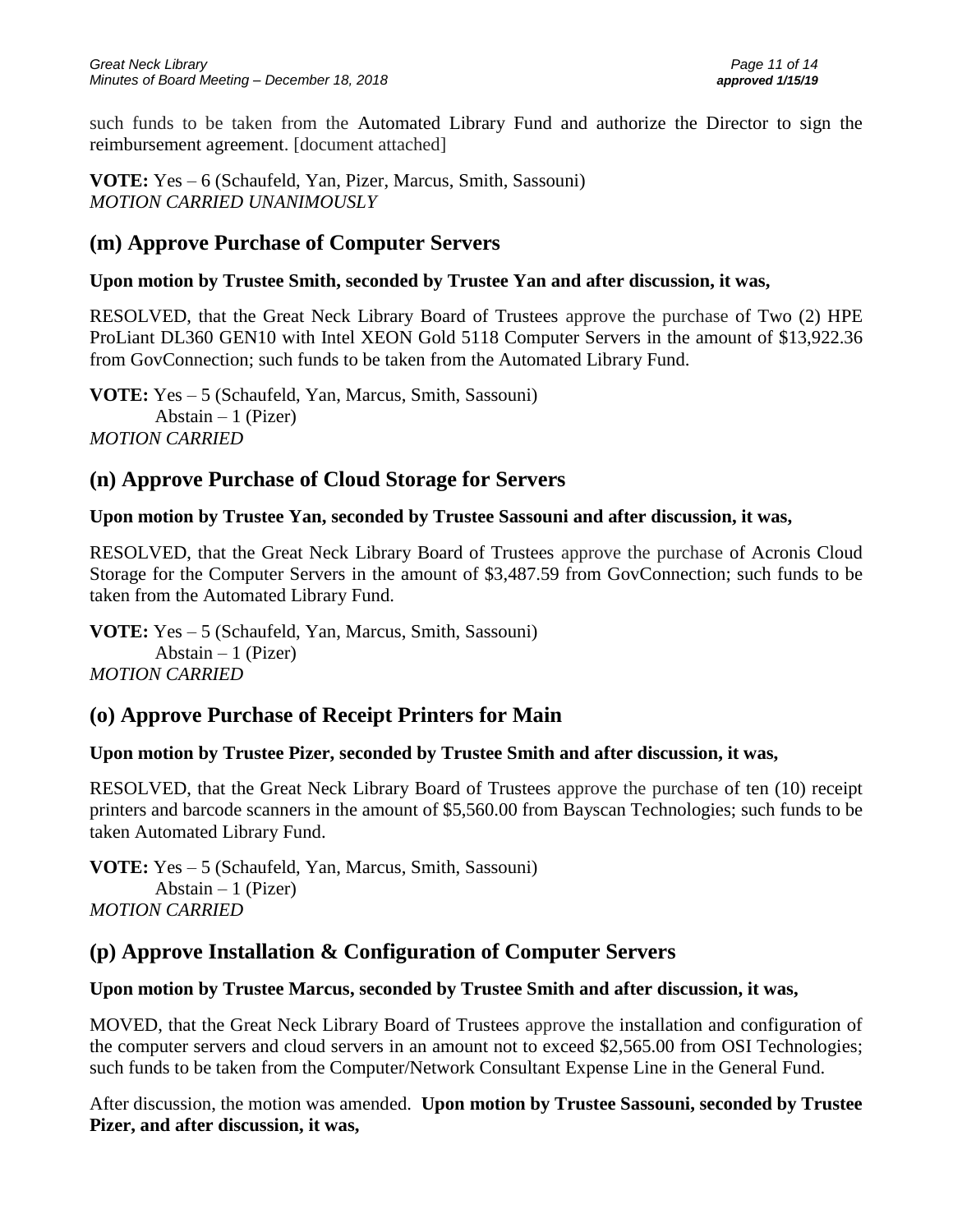RESOLVED, that the Great Neck Library Board of Trustees approve the installation and configuration of the computer servers and cloud servers in an amount not to exceed \$2,565.00 from OSI Technologies; such funds to be taken from the Computer/Network Consultant Expense Line in the Automated Library Fund pending legal review.

**VOTE:** Yes – 5 (Schaufeld, Yan, Marcus, Smith, Sassouni) Abstain  $-1$  (Pizer) *MOTION CARRIED* 

### **(q) Approve Data Profiling Services for Shelf Ready Books**

### **Upon motion by Trustee Sassouni, seconded by Trustee Marcus and after discussion, it was,**

RESOLVED, that the Great Neck Library Board of Trustees approve the purchase of data profiling software from Innovative Interfaces in the amount of \$2,900.00; such funds to be taken from the Automated Library Fund.

**VOTE:** Yes – 6 (Schaufeld, Yan, Pizer, Marcus, Smith, Sassouni) *MOTION CARRIED UNANIMOUSLY*

## **(r) Authorize Purchase of Shelf Ready Books**

### **Upon motion by Trustee Smith, seconded by Trustee Marcus and after discussion, it was,**

RESOLVED, that the Great Neck Library Board of Trustees authorize the purchase of shelf ready books from Baker & Taylor and Ingram per the rates on the attached schedule per Legal Review. [copy attached].

**VOTE:** Yes – 6 (Schaufeld, Yan, Pizer, Marcus, Smith, Sassouni) *MOTION CARRIED UNANIMOUSLY*

*Public Comment: M.DiCamillo*

### **(s) Approve RFP for Website Redesign and Maintenance**

### **Upon motion by Trustee Yan, seconded by Trustee Sassouni and after discussion, it was,**

RESOLVED, that the Great Neck Library Board of Trustees approve the Request for Proposal (RFP) for Website Redesign and Maintenance. (attached)

**VOTE:** Yes – 6 (Schaufeld, Yan, Pizer, Marcus, Smith, Sassouni) *MOTION CARRIED UNANIMOUSLY*

### **(t) Records Destruction Per Retention Policy**

### **Upon motion by Trustee Smith, seconded by Trustee Pizer and after discussion, it was,**

RESOLVED, that the Great Neck Library Board of Trustees authorize the destruction of the following records from the Director's office in accordance with the Record Retention Schedule 400-30:

• 2011 Accident and Incident Reports  $(1.10)$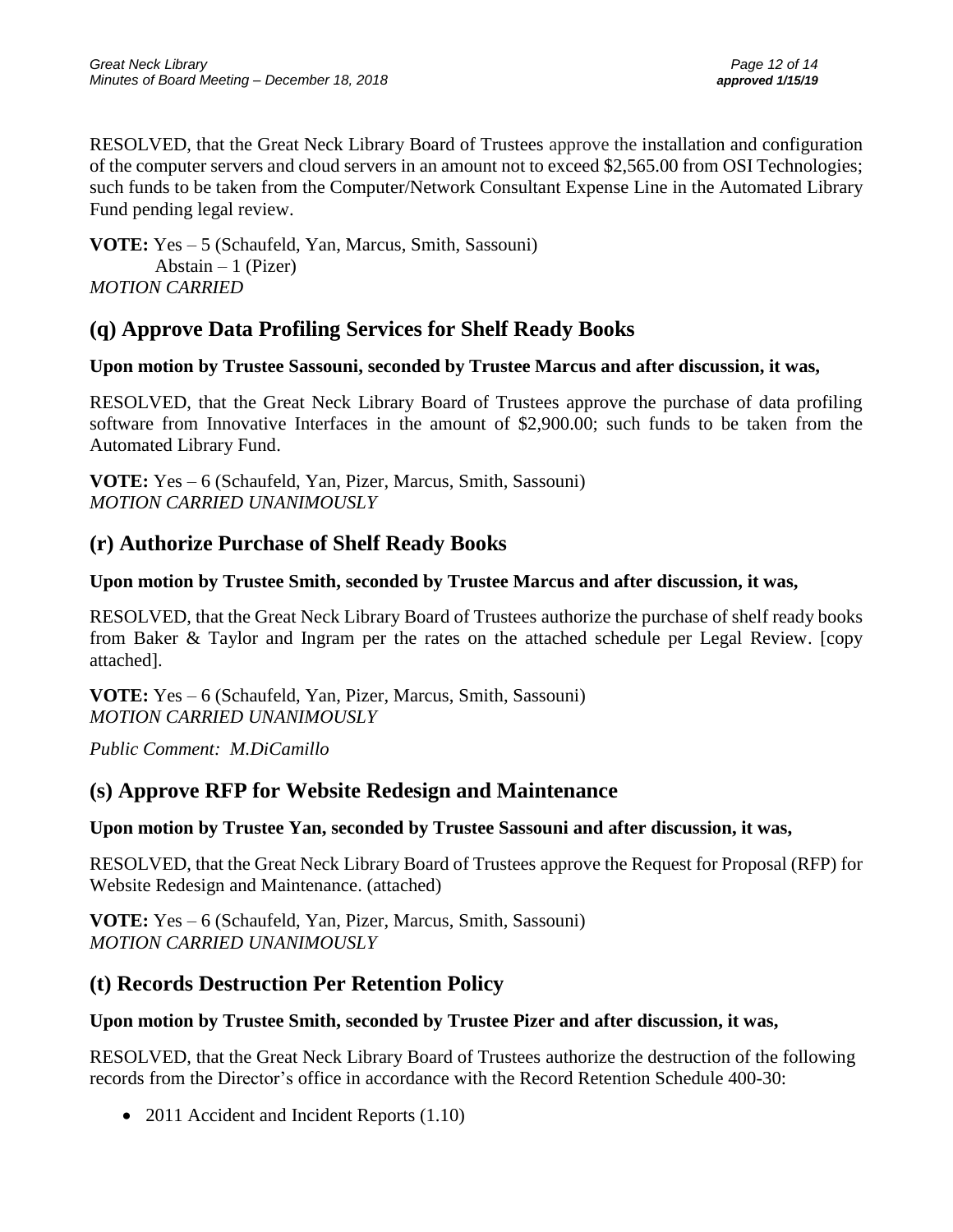- 2017 Voted Ballots (2.3)
- 2017 Application for Proxy (2.4)
- 2017 Intermediate Records used to Compile Final Election Results (2.6)

**VOTE:** Yes – 6 (Schaufeld, Yan, Pizer, Marcus, Smith, Sassouni) *MOTION CARRIED UNANIMOUSLY*

### **(u) Approval of Part Time Levels Art Coordinator Posting**

### **Upon motion by Trustee Pizer, seconded by Trustee Marcus and after discussion, it was,**

RESOLVED, that the Great Neck Library Board of Trustees accept the Part Time Levels Art Coordinator Job Posting as attached.

**VOTE:** Yes – 6 (Schaufeld, Yan, Pizer, Marcus, Smith, Sassouni) *MOTION CARRIED UNANIMOUSLY*

### **(v) Policy Manual Change-Remove Section 300-40/Organizational Chart – First Read**

### **(w) Extend Stipend for Web Maintenance**

#### **Upon motion by Trustee Smith, seconded by Trustee Pizer and after discussion, it was,**

RESOLVED, that the Great Neck Library Board of Trustees extend the resolution dated June 19, 2018 for the annual stipend of \$15,000.00 for Cindy Simeti for the purpose of web site design and maintenance for the sooner of six (6) months or until the position is filled.

**VOTE:** Yes – 6 (Schaufeld, Yan, Pizer, Marcus, Smith, Sassouni) *MOTION CARRIED UNANIMOUSLY*

### **(x) SEQRA Approval for Proposed Interior Renovation Project for Parkville**

### **Upon motion by Trustee Yan, seconded by Trustee Pizer and after discussion, it was,**

RESOLVED, that the Great Neck Library Board of Trustees hereby declares itself lead agency in connection with the requirements of SEQRA; and the Board of Trustees, as the lead agency, has examined all information related to the Project and has determined that the Project as a whole listed in attachment A hereto is classified as a Type II Action as defined by Section 617.5(c)(8) of the SEQRA Regulations and therefore requires no further review;

BE IT FURTHER RESOLVED, that the Board of Trustees hereby shall forward an official copy of this Resolution to the New York State Education Department together with a copy of the Project Review Exemption Form from the New York State Office of Parks, Recreation and Historic Preservation, in connection with its request for approval of said Project from the New York State Education Department.